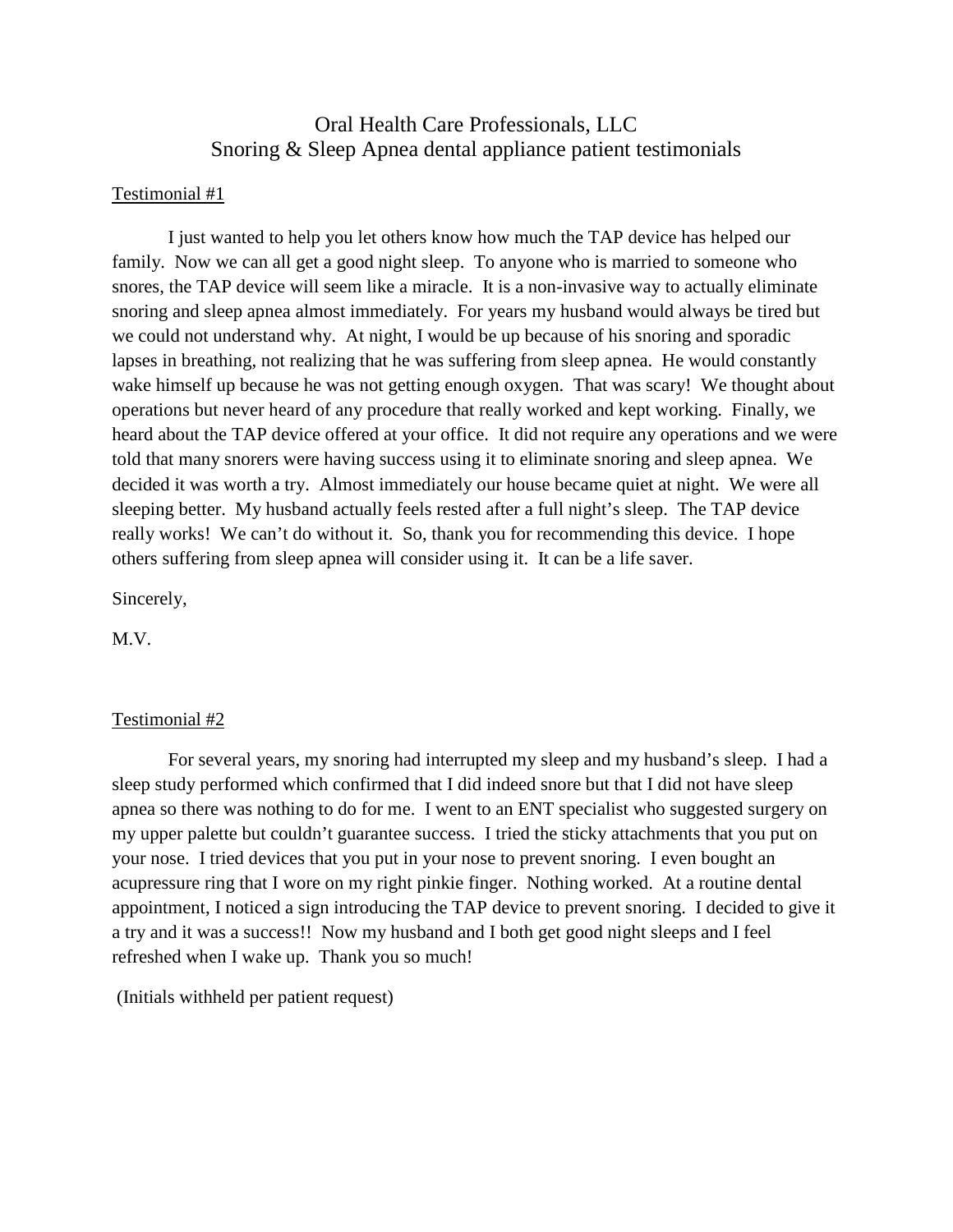I want to share my wonderful experience with the TAP snore appliance. First I'd like to thank the office for making me feel comfortable and special. The extra energy they expend on all their patients was apparent and appreciated. I have experienced increased sleep deprivation for years: the interrupted nights, the exhausted feelings upon waking and lasting through the day, the falling asleep at work or while driving or at the movies, the mood changes, headaches, and not to mention the many times of coming down with colds. Many of these symptoms I associated with my work and personal schedule. As a dental lab technician, I became aware of the TAP appliance at a meeting in Arizona and began to research it. I could not find any dentists in the area that were using this device for sleep apnea.

One year later, I was informed that the office had started conducting sleep studies and prescribing patients for patients. I scheduled the home sleep study (which was very simple to perform) with the office and the results amazed me to how often my sleep was disrupted. I had the appliance made and fitted. The positive results were immediate. The next morning after a night with the appliance in place, I felt like a different person. It was the first time in years that I had a full night's sleep. Since then I have not missed but one night using the TAP appliance. We did a post sleep study which I knew was going to be good and it was excellent. My sleep disruptions were down to almost zero and my quality of life 100% improved. I sleep solid the entire night, no longer worry about falling asleep at work or in my car. I have more energy, think clearer, and generally a happier person. As I re-read through my letter, it sounds too good to be true, but it is true. I am so happy I do not have to use any more complicated device to control my snoring or my disrupted breathing. I would recommend this path of treatment for anyone that snores or suffers from sleep apnea as a possible solution to their problem. I highly recommend scheduling a sleep study as soon as possible.

Thank you,

T.G.

#### Testimonial #4

Thank you for introducing me to the snore guard. After the first week of getting used to it, I no longer notice it while I sleep. The appliance is easy to use and maintain; much easier than any other sleep apnea device I have tried. The best part is I no longer snore. I no longer "wake up the neighbors" as my children used to say. My sleep apnea has improved also. In the beginning I was considered mild sleep apnea and now, no sleep apnea at all.

Thank you very much,

D.P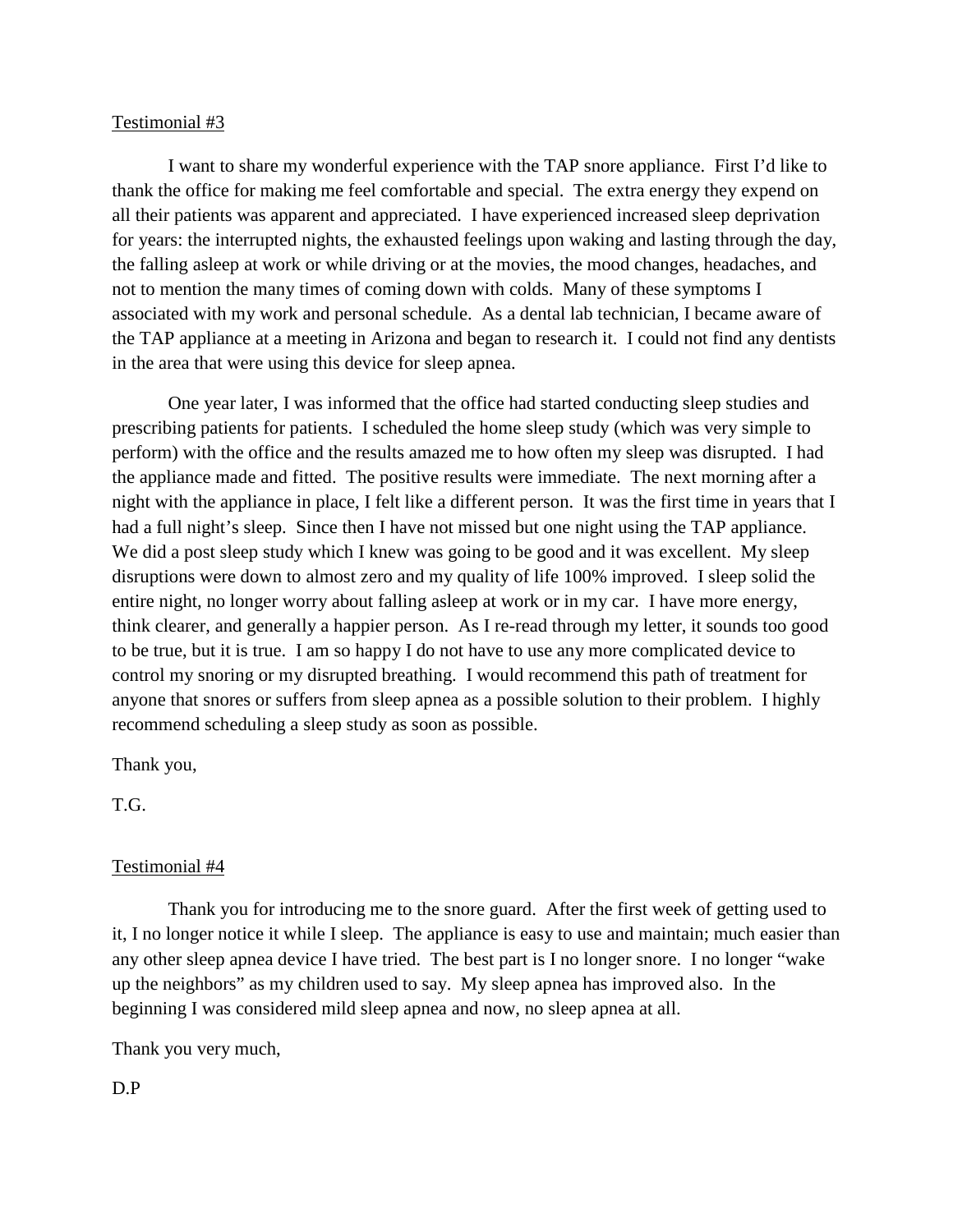I would like to share my experience with the TAP device so others might be helped by the device. Prior to using the device I had great difficulty sleeping at night because of snoring. I would wake myself up with snoring and often times couldn't get back to sleep for hours. I sought medical help and went to a sleep clinic. I was diagnoses with sleep apnea and told that the condition could only get worse with age. The only viable option I was given was very invasive surgery that had a 4 week recovery period and no guarantee it would solve the problem. So, I learned to just live with feeling tired all the time.

Then, I saw the advertisement in your office and was skeptical of the results because I wondered why no medical doctor had told me about it. However, I also knew that my snoring occurred when my jaw fell back when I was sleeping so the device made sense to me.

Since the very first night, I have been sleeping through the night again. I have more energy and feel better than I have in years. I would recommend this device to anyone that has trouble sleeping because of snoring. Thank you so much for recommending this device to me!!

Sincerely,

D.R.

# Testimonial #6

I just wanted to let you know how thankful I am for the mouth dev ice that you made for my husband. Before this device, almost every night he would wake me up with his snoring. Often times, the snoring would be so loud and last so long that I was forced to search for another place to sleep. I also worried about him because he was always tired and didn't sleep well at night.

Since the first night he wore the device, the snoring is completely gone! It seems impossible to imagine that it worked so well, especially since the other doctors had recommended that he have surgery to correct the problem. Thank you for recommending this solution!

Sincerely,

L.R.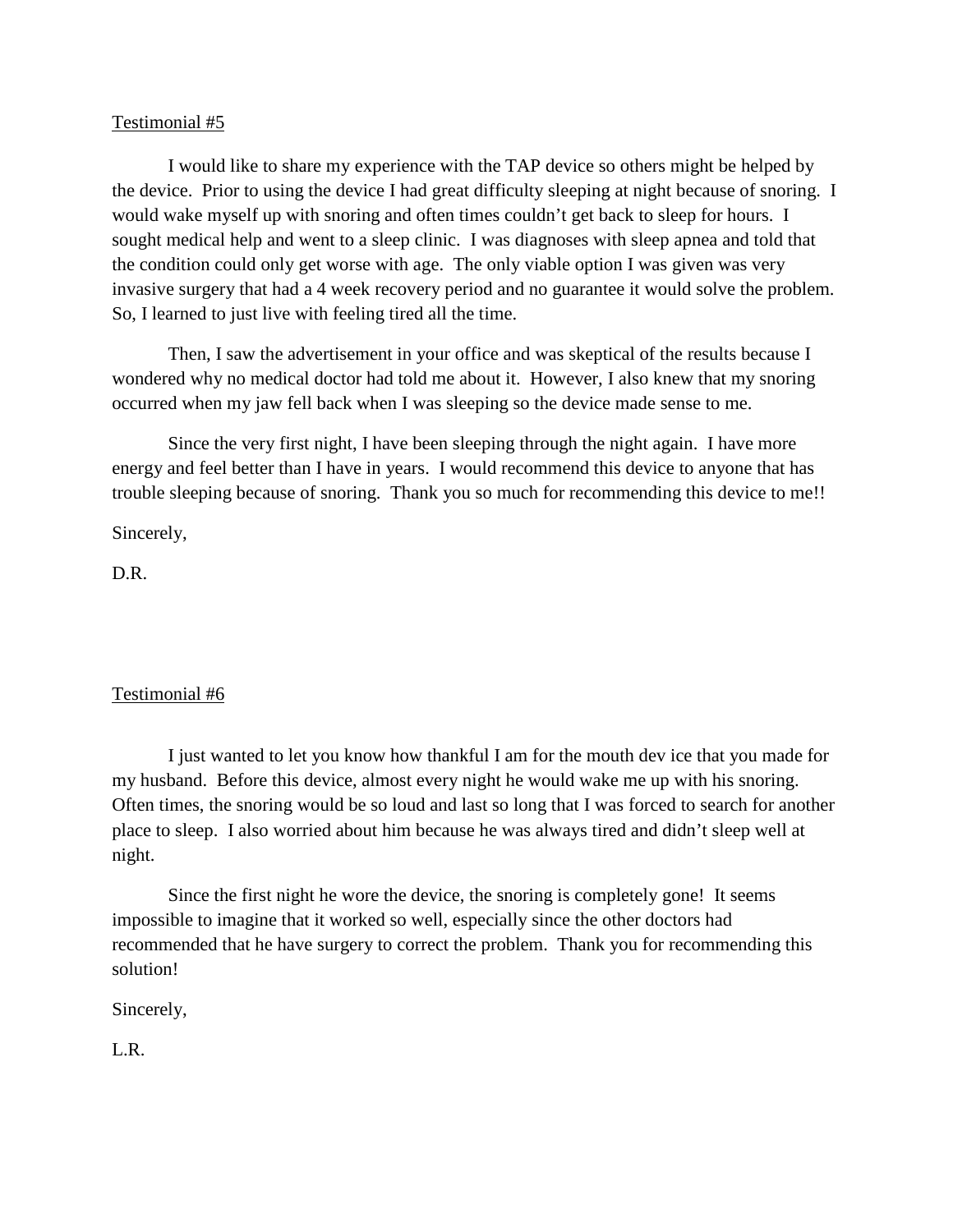My wife and I just wanted to express our deepest thanks for stopping my snoring and sleep apnea. This little device works beautifully. I feel better than I've felt in many many years. It's amazing to me how my snoring and apnea just sneaked up on me over the years. Because it happened so slowly and gradually, I didn't realize how badly it was affecting my life. It got to the point where I felt like I just wanted to, no, needed to sleep all of the time. I was becoming ineffective at work, inattentive as a husband, and father, and even driving home became a dangerous affair. I had to pull over many times because I was falling asleep at the wheel. I could sleep 10 hours easily on the weekend, get up, have 4 cups of coffee, and NEED a 2 hour nap just to function. That's not a life. But it was mine.

Then my father passed away, due in part to sleep apnea. I knew I had to do something. I'll admit that after you tested me and told me my snoring and apnea was very severe, I seriously doubted that a little plastic mouthpiece could actually do any good. But I tried it.

Wow! What a change. After just a few weeks of wearing it at night, things changed drastically. Now I feel I have the energy I had 10 years ago. I perform much better at work, I'm a much more attentive husband and father, and I can even drive home and still have energy to do my honey-do lists! I'm accomplishing much more in my life and feel great. This to me is all about quality of life. I now have that back in abundance.

My wife and I recently had family over to the house and everyone was astounded at how energetic I was. All of the women began asking me about the details because the males in my family apparently, all have the same problem I had. I was happy to tell them about my experiences with you. Hopefully they will contact you and you can help them too. Thanks again for all your help. The staff was great, the procedure was easy, the testing unit was relatively unobtrusive, the device is painless and easy to use, but most importantly, the result is incredible!!!

Sincerely,

B.A.